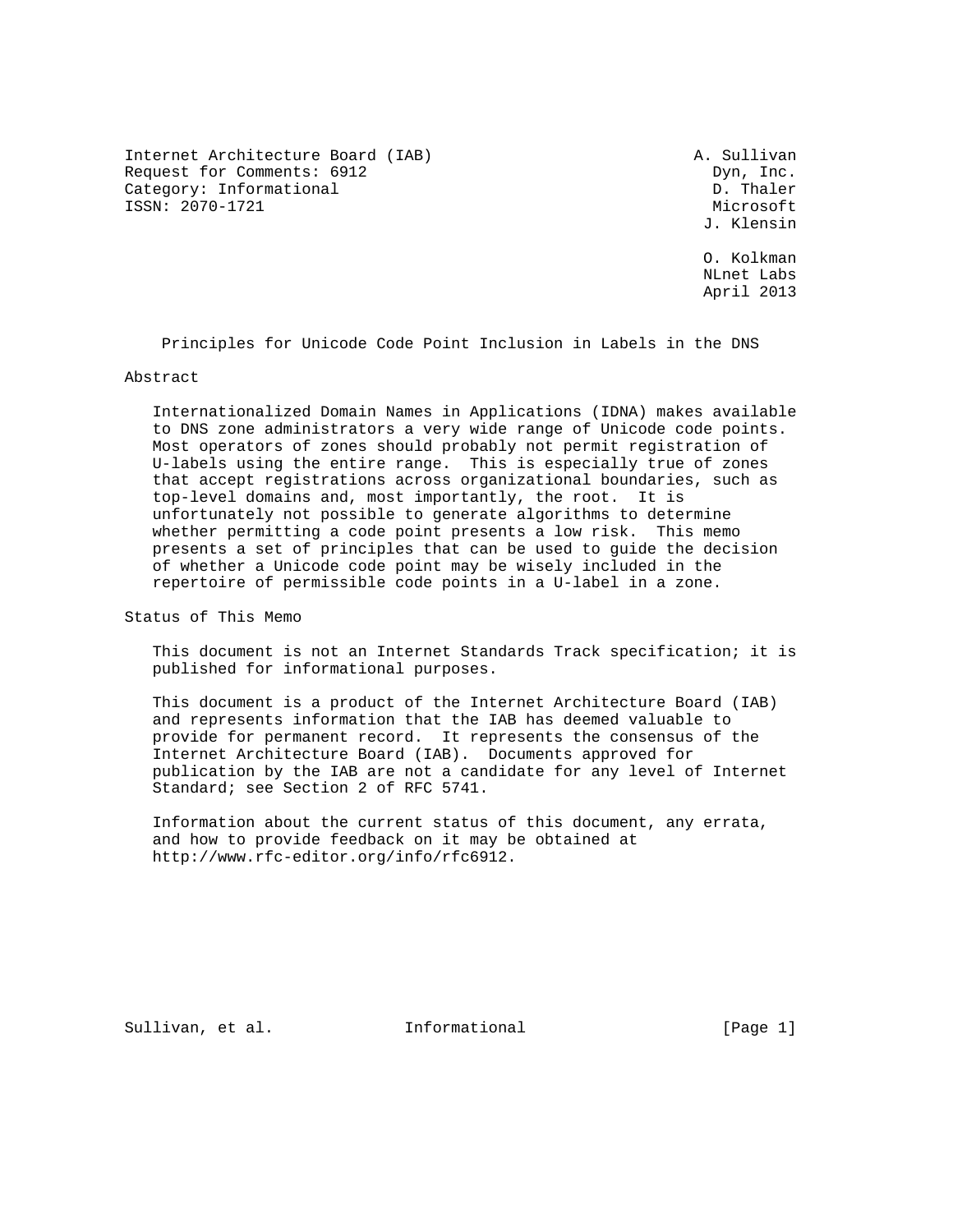Copyright Notice

 Copyright (c) 2013 IETF Trust and the persons identified as the document authors. All rights reserved.

 This document is subject to BCP 78 and the IETF Trust's Legal Provisions Relating to IETF Documents (http://trustee.ietf.org/license-info) in effect on the date of publication of this document. Please review these documents carefully, as they describe your rights and restrictions with respect to this document.

# Table of Contents

| 2.1. More-Restrictive Rules Going Up the DNS Tree                                                                                                                                                                                                              |  |  |  | 6            |
|----------------------------------------------------------------------------------------------------------------------------------------------------------------------------------------------------------------------------------------------------------------|--|--|--|--------------|
| 3. Principles Applicable to All Zones                                                                                                                                                                                                                          |  |  |  | 6            |
| 3.1.                                                                                                                                                                                                                                                           |  |  |  | 6            |
| 3.2. Least Astonishment Principle                                                                                                                                                                                                                              |  |  |  | 6            |
| 3.3. Contextual Safety Principle                                                                                                                                                                                                                               |  |  |  | 7            |
| 4. Principles Applicable to All Public Zones                                                                                                                                                                                                                   |  |  |  |              |
| 4.1. Conservatism Principle                                                                                                                                                                                                                                    |  |  |  |              |
|                                                                                                                                                                                                                                                                |  |  |  | 7            |
| 4.3. Simplicity Principle                                                                                                                                                                                                                                      |  |  |  | 7            |
| 4.4. Predictability Principle                                                                                                                                                                                                                                  |  |  |  | 8            |
|                                                                                                                                                                                                                                                                |  |  |  | 8            |
| 5. Principle Specific to the Root Zone                                                                                                                                                                                                                         |  |  |  | 8            |
|                                                                                                                                                                                                                                                                |  |  |  | 8            |
|                                                                                                                                                                                                                                                                |  |  |  | 9            |
| 7.                                                                                                                                                                                                                                                             |  |  |  | $\mathsf{Q}$ |
| 8.                                                                                                                                                                                                                                                             |  |  |  | 10           |
| 9.                                                                                                                                                                                                                                                             |  |  |  | 10           |
| IAB Members at the Time of Approval<br>10.                                                                                                                                                                                                                     |  |  |  | 10           |
| Informative References<br>and the contract of the contract of the contract of the contract of the contract of the contract of the contract of the contract of the contract of the contract of the contract of the contract of the contract of the contra<br>11 |  |  |  | 10           |
|                                                                                                                                                                                                                                                                |  |  |  |              |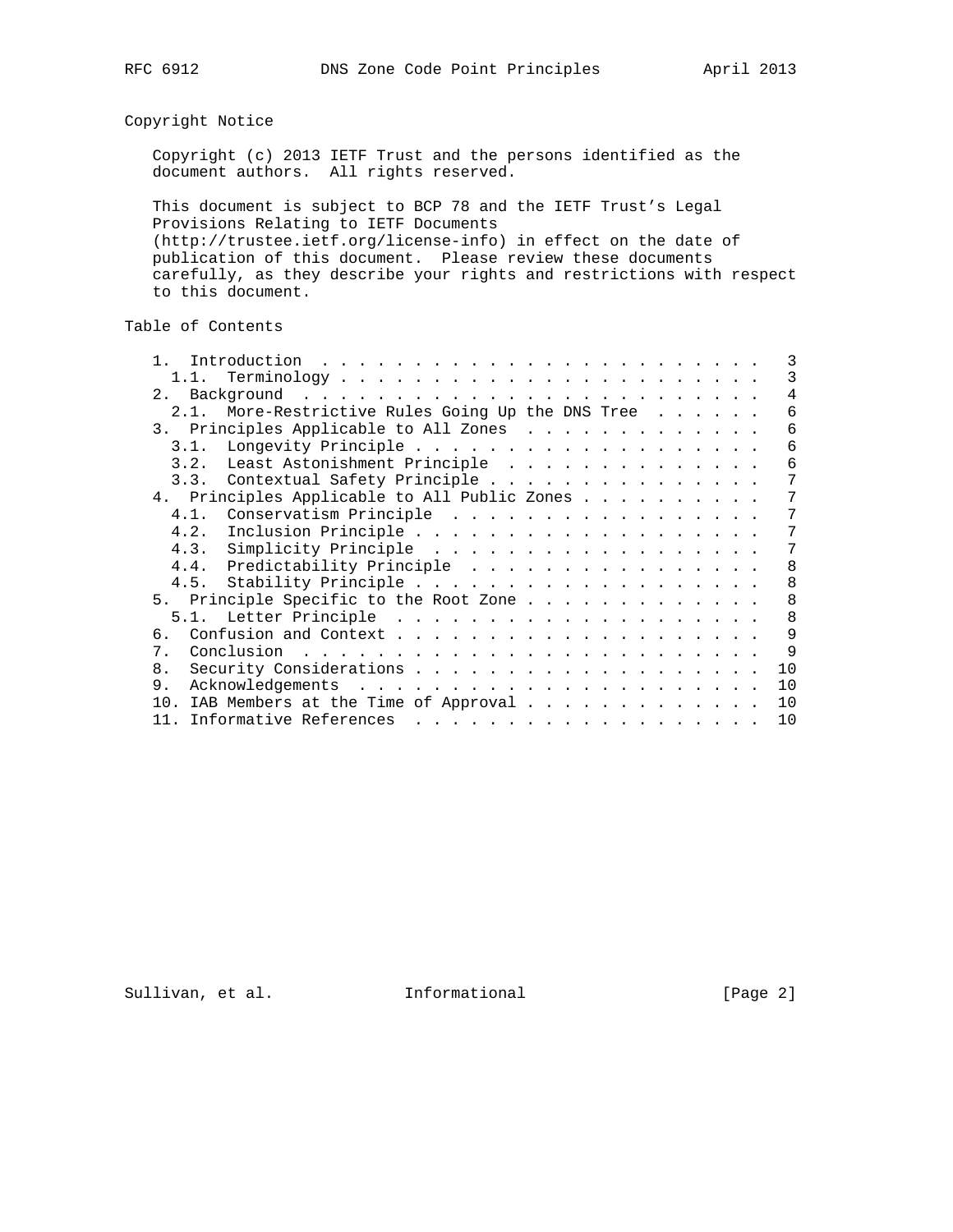## 1. Introduction

 Operators of a DNS zone need to set policies around what Unicode code points are allowed in labels in that zone. Typically there are a number of important goals to consider when constructing such policies. These include, for instance, avoiding possible visual confusability between two labels, avoiding possible confusion between Fully Qualified Domain Names (FQDNs) and IP address literals, accessibility to the disabled (see "Web Content Accessibility Guidelines (WCAG) 2.0" [WCAG20] for some discussion in a web context), and other usability issues.

 This document provides a set of principles that zone operators can use to construct their code point policies in order to improve usability and clarity and thereby reduce confusion.

## 1.1. Terminology

This document uses the following terms.

 A-label: an LDH label that starts with "xn--" and meets all the IDNA requirements, with additional restrictions as explained in Section 2.3.2.1 of the IDNA Definitions document [RFC5890].

 Character: a member of a set of elements used for the organization, control, or representation of data. See Section 2 of the Internationalization Terminology document [RFC6365] for more details.

 Language: a way that humans communicate. The use of language occurs in many forms, the most common of which are speech, writing, and signing. See Section 2 of RFC 6365 for more details.

 LDH label: a string consisting of ASCII letters, digits, and the hyphen, with additional restrictions as explained in Section 2.3.1 of RFC 5890.

 Public zone: in this document, a DNS zone that accepts registration requests from organizations outside the zone administrator's own organization. (Whether the zone performs delegation is a separate question. What is important is the diversity of the registration-requesting community.) Note that under this definition, the root zone is a public zone, though one that has a unique function in the DNS.

 Rendering: the display of a string of text. See Section 5 of RFC 6365 for more details.

Sullivan, et al. 1nformational 1999 [Page 3]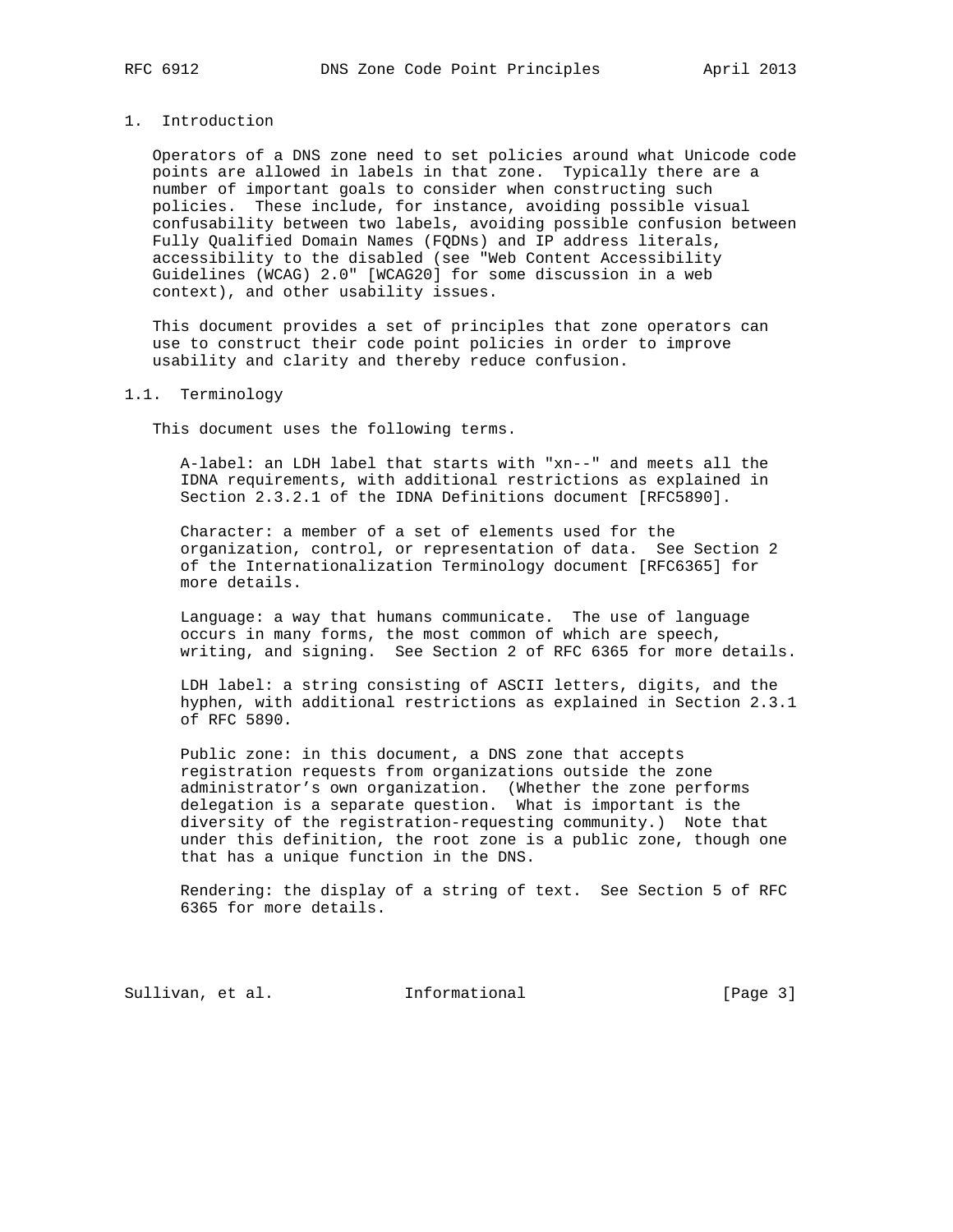Script: a set of graphic characters used for the written form of one or more languages. See Section 2 of RFC 6365 for more details.

 U-label: a string of Unicode characters that meets all the IDNA requirements and includes at least one non-ASCII character, with additional restrictions as explained in Section 2.3.2.1 of RFC 5890.

 Writing system: a set of rules for using one or more scripts to write a particular language. See Section 2 of RFC 6365 for more details.

 This memo does not propose a protocol standard, and the use of words such as "should" follow the ordinary English meaning, and not that laid out in [RFC2119].

## 2. Background

 In recent communications [IABCOMM1] [IABCOMM2], the IAB has emphasized the importance of conservatism in allocating labels conforming to IDNA2008 [RFC5890] [RFC5891] [RFC5892] [RFC5893] [RFC5894] [RFC5895] in DNS zones, and especially in the root zone. Traditional LDH labels in the root zone used only alphabetic characters (i.e., ASCII a-z, which under the DNS also match A-Z). Matters are more complicated with U-labels, however. The IAB communications recommended that U-labels permit only code points with a General\_Category (gc) of Ll (Lowercase\_Letter), Lo (Other\_Letter), or Lm (Modifier\_Letter), but noted that for practical considerations other code points might be permitted on a case-by-case basis.

 The IAB recommendations do, however, leave some issues open that need to be addressed. It is not clear that all code points permitted under IDNA2008 that have a General\_Category of Lo or Lm are appropriate for a zone such as the root zone. To take but one example, the code point U+02BC (MODIFIER LETTER APOSTROPHE) has a General\_Category of Lm. In practically every rendering (and we are unaware of an exception), U+02BC is indistinguishable from U+2019 (RIGHT SINGLE QUOTATION MARK), which has a General\_Category of Pf (Final\_Punctuation). U+02BC will also be read by large numbers of people as being the same character as U+0027 (APOSTROPHE), which has a General\_Category of Po (Other\_Punctuation), and some computer systems may treat U+02BC as U+0027. U+02BC is PROTOCOL VALID (PVALID) under IDNA2008 (see the IDNA Code Points document [RFC5892]), whereas both other code points are DISALLOWED. So, to begin with, it is plain that not every code point with a

Sullivan, et al. 1nformational 1999 [Page 4]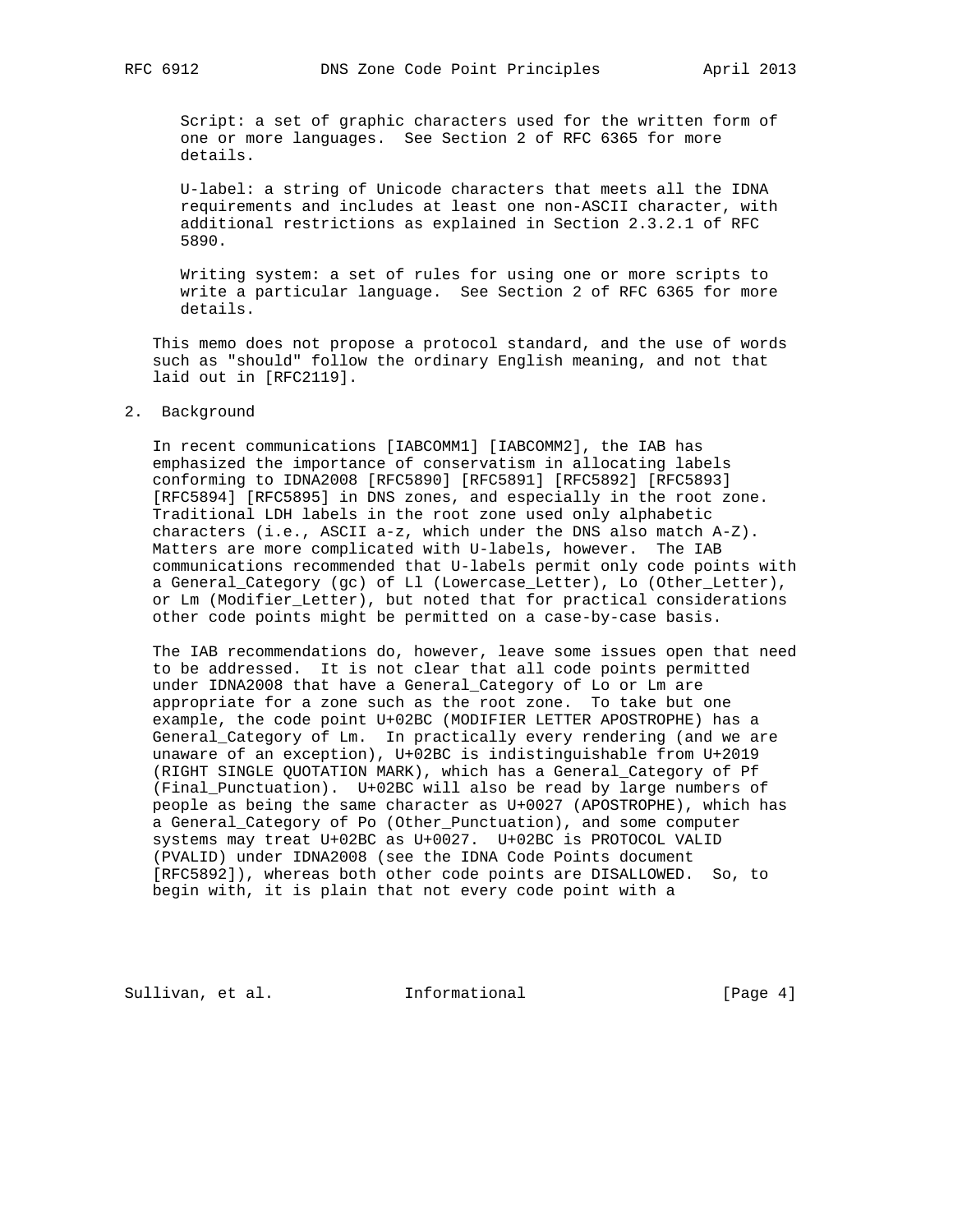General\_Category of Ll, Lo, or Lm is consistent with the type of conservatism principle discussed in Section 4.1 below or the previous IAB recommendations.

 To make matters worse, some languages are dependent on code points with General\_Category Mc (Spacing\_Mark) or General\_Category Mn (Nonspacing\_Mark). This dependency is particularly common in Indic languages, though not exclusive to them. (At the risk of vastly oversimplifying, the overarching issue is mostly the interaction of complex writing systems and the way Unicode works.) To restrict users of those languages to only code points with General\_Category of Ll, Lo, or Lm would be extremely limiting. While DNS labels are not words, or sentences, or phrases (as noted in the next steps for IDN [RFC4690]), they are intended to support useful mnemonics. Mnemonics that diverge wildly from the usual conventions are poor ones, because in not following the usual conventions they are not easy to remember. Also, wide divergence from usual conventions, if not well-justified (and especially in a shared namespace like the root), invites political controversy.

 Many of the issues above turn out to be relevant to all public zones. Moreover, the overall issue of developing a policy for code point permission is common to all zones that accept A-labels or U-labels for registration. As Section 4.3 of the IDNA Protocol document [RFC5891] says, every registry at every level of the DNS is "expected to establish policies about label registrations".

 For reasons of sound management, it is not desirable to decide whether to permit a given code point only when an application containing that code point is pending. That approach reduces predictability and is bound to appear subject to special pleas. It is better instead to produce the rules governing acceptance of code points in advance.

 As is evident from the foregoing discussion about the Letter and Mark categories, it is simply not possible to make code point decisions algorithmically. If it were possible to develop such an algorithm, it would already exist: the DNS is hardly unique in needing to impose restrictions on code points while accommodating many different linguistic communities. Nevertheless, new guidelines can be made by starting from overarching principles. These guidelines act more as meta-rules, leading to the establishment of other rules about the inclusion and exclusion of particular code points in labels in a given zone, always based on the list of code points permitted by IDNA.

Sullivan, et al. 1nformational 1999 [Page 5]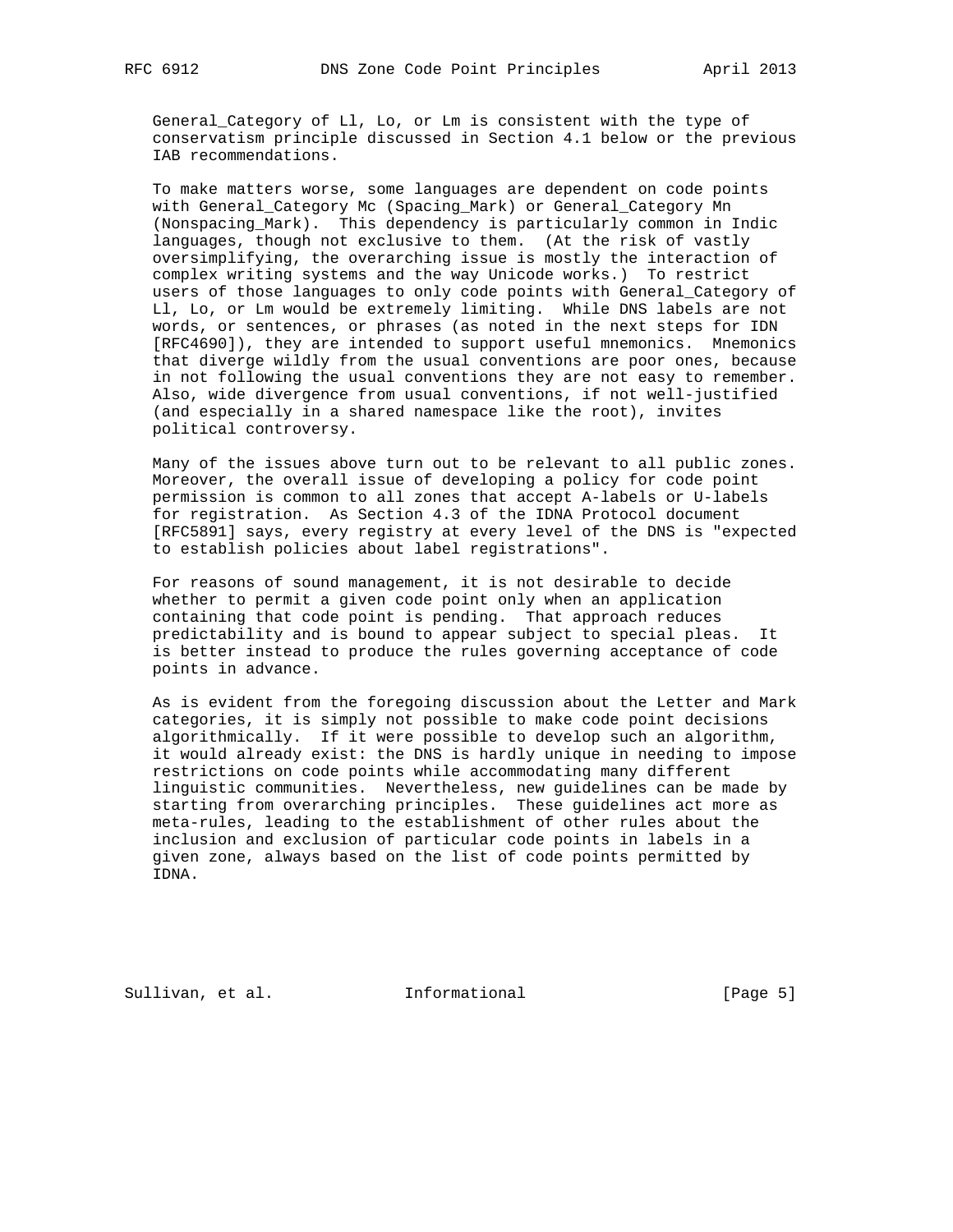### 2.1. More-Restrictive Rules Going Up the DNS Tree

 A set of principles derived from the above ideas follows in Sections 3 through 5 below. Such principles fall into three categories. Some principles apply to every DNS zone. Some additional principles apply to all public zones, including the root zone. Finally, other principles apply only to the root zone. This means that zones higher in the DNS tree tend to have more restrictive rules (since additional principles apply), and zones lower in the DNS tree tend to have less restrictive rules, since they are used within a more narrow context. In general, the relevant context for a principle is that of the zone, not that of a given subset of the user community; for the root zone, for example, the context is "the entire Internet population".

- 3. Principles Applicable to All Zones
- 3.1. Longevity Principle

 Unicode properties of a code point ought to be stable across the versions of Unicode that users of the zone are likely to have installed. Because it is possible for the properties of a code point to change between Unicode versions, a good way to predict such stability is to ensure that a code point has in fact been stable for multiple successive versions of Unicode. This principle is related to the Stability Principle in Section 4.5.

 The more diverse the community using the zone, the greater the importance of following this principle. The policy for a leaf zone in the DNS might only require stability across two Unicode versions, whereas a more public zone might require stability across four or more releases before the code point's properties are considered long lived and stable.

## 3.2. Least Astonishment Principle

 Every zone administrator should be sensitive to the likely use of a code point to be permitted, particularly taking into account the population likely to use the zone. Zone administrators should especially consider whether a candidate code point could present difficulty if the code point is encountered outside the usual linguistic circumstances. By the same token, the failure to support a code point that is normal in some linguistic circumstances could be very surprising for users likely to encounter the names in that circumstance.

Sullivan, et al. 1nformational (Page 6)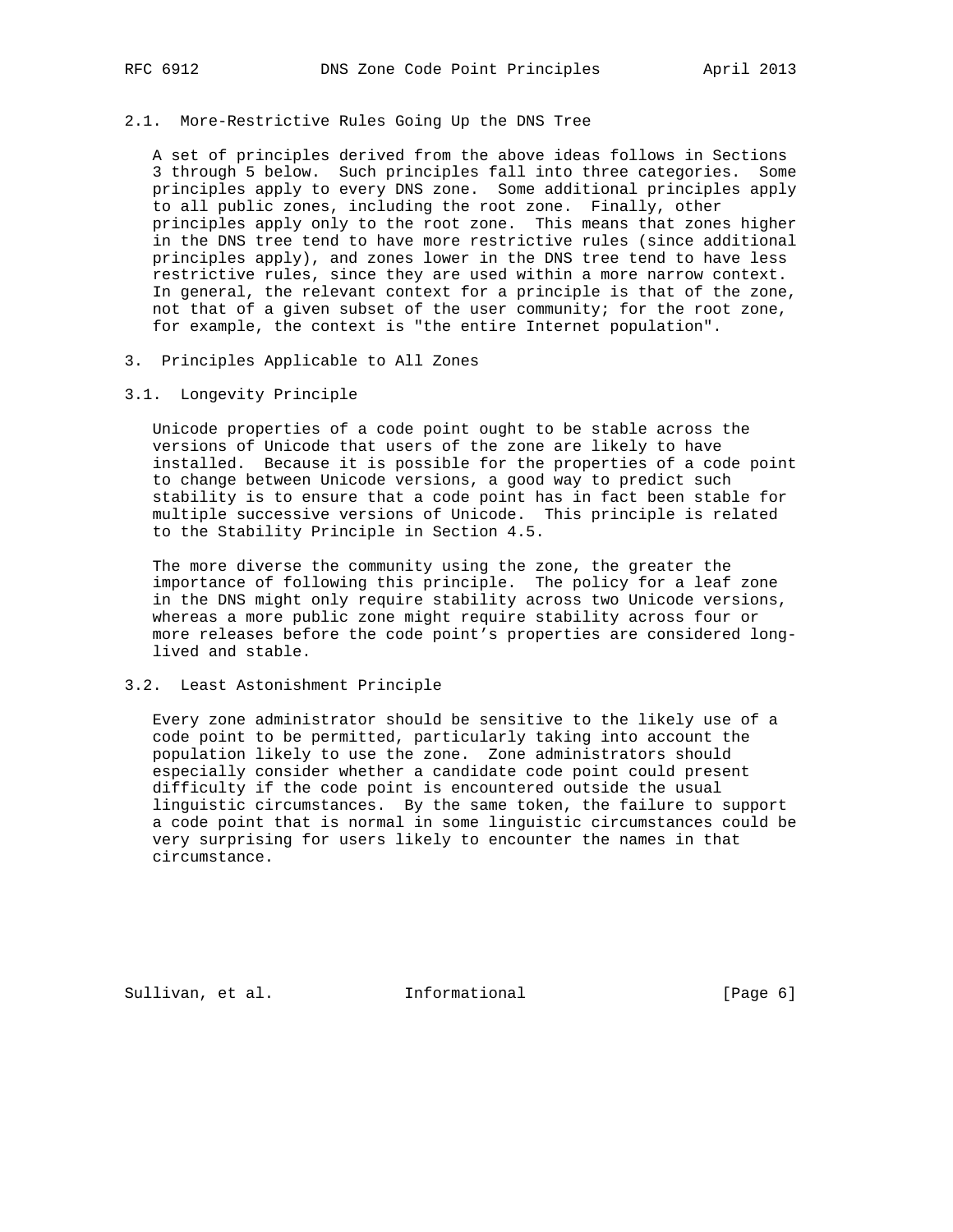# 3.3. Contextual Safety Principle

 Every zone administrator should be sensitive to ways in which a code point that is permitted could be used in support of malicious activity. This is not a completely new problem: the digit 1 and the lowercase letter l are, for instance, easily confused in many contexts. The very large repertoire of code points in Unicode (even just the subset permitted for IDNs) makes the problem somewhat worse, just because of the scale.

4. Principles Applicable to All Public Zones

#### 4.1. Conservatism Principle

 Public zones are, by definition, zones that are shared by different groups of people. Therefore, any decision to permit a code point in a public zone (including the root) should be as conservative as practicable. Doubts should always be resolved in favor of rejecting a code point for inclusion rather than in favor of including it, in order to minimize risk.

## 4.2. Inclusion Principle

 Just as IDNA2008 starts from the principle that the Unicode range is excluded, and then adds code points according to derived properties of the code points, so a public zone should only permit inclusion of a code point if it is known to be "safe" in terms of usability and confusability within the context of that zone. The default treatment of a code point should be that it is excluded.

## 4.3. Simplicity Principle

 The rules for determining whether a code point is to be included should be simple enough that they are readily understood by someone with a moderate background in the DNS and Unicode issues. This principle does not mean that a completely naive person needs to be able to understand the rationale for including a code point, but it does mean that if the reason for inclusion of a very peculiar code point, even a safe one, is too difficult to understand, the code point would not be permitted.

 The meaning of "simple" or "readily understood" is context-dependent. For instance, the root zone has to serve everyone in the world; for practical purposes, this means that the reasons for including a code point need to be comprehensible even to people who cannot use the script where the code point is found. In a zone that permits a constrained subset of Unicode characters (for instance, only those needed to write a single alphabetic language) and that supports a

Sullivan, et al. 1nformational 1999 [Page 7]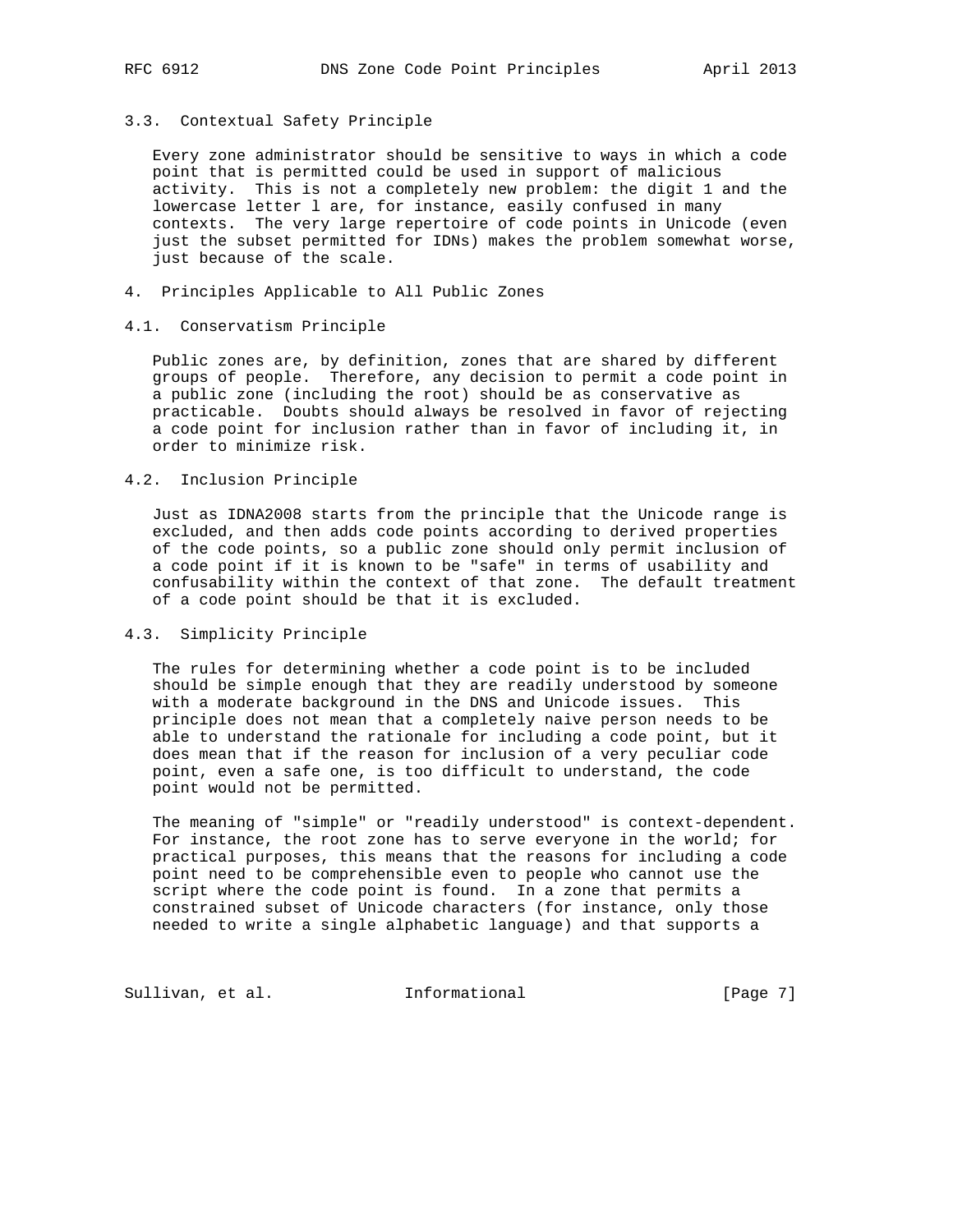clearly delineated linguistic community (for instance, the speakers of a single language with well-understood written conventions), more complicated rules might be acceptable. Compare this principle with the Least Astonishment Principle in Section 3.2.

## 4.4. Predictability Principle

 The rules for determining whether a code point is to be included should be predictable enough that those with the requisite understanding of DNS, IDNA, and Unicode will usually reach the same conclusion. This is not a requirement for algorithmic treatment of code points; as previously noted, that is not possible. Rather, it is to say that the consistent application of professional judgment is likely to yield the same results; combined with the principle in Section 4.1, when results are not predictable, the anomalous code point would not be permitted.

 Just as in Section 4.3, this principle tends to cause more restriction the more diverse the community using the zone; it is most restrictive for the root zone. This is because what is predictable within a given language community is possibly very surprising across languages.

# 4.5. Stability Principle

 Once a code point is permitted, it is at least very hard to stop permitting that code point. In public zones (including the root), the list of code points to be permitted should change very slowly, if at all, and usually only in the direction of permitting an addition as time and experience indicate that inclusion of such a code point is both safe and consistent with these principles.

## 5. Principle Specific to the Root Zone

## 5.1. Letter Principle

 "Requirements for Internet Hosts - Application and Support" [RFC1123] notes that top-level labels "will be alphabetic". In the absence of widespread agreement about the force of that note, prudence suggests that U-labels in the root zone should exclude code points that are not normally used to write words, or that are in some cases normally used for purposes other than writing words. This is not the same as using Unicode's General\_Category to include only letters. It is a restriction that expands the possible class of included code points beyond the Unicode letters, but only expands so far as to include the things that are normally used to create words. Under this principle, code points with (for example) General\_Category Mn (Nonspacing\_Mark) might be included -- but only those that are used to write words and

Sullivan, et al. 1nformational 1999 [Page 8]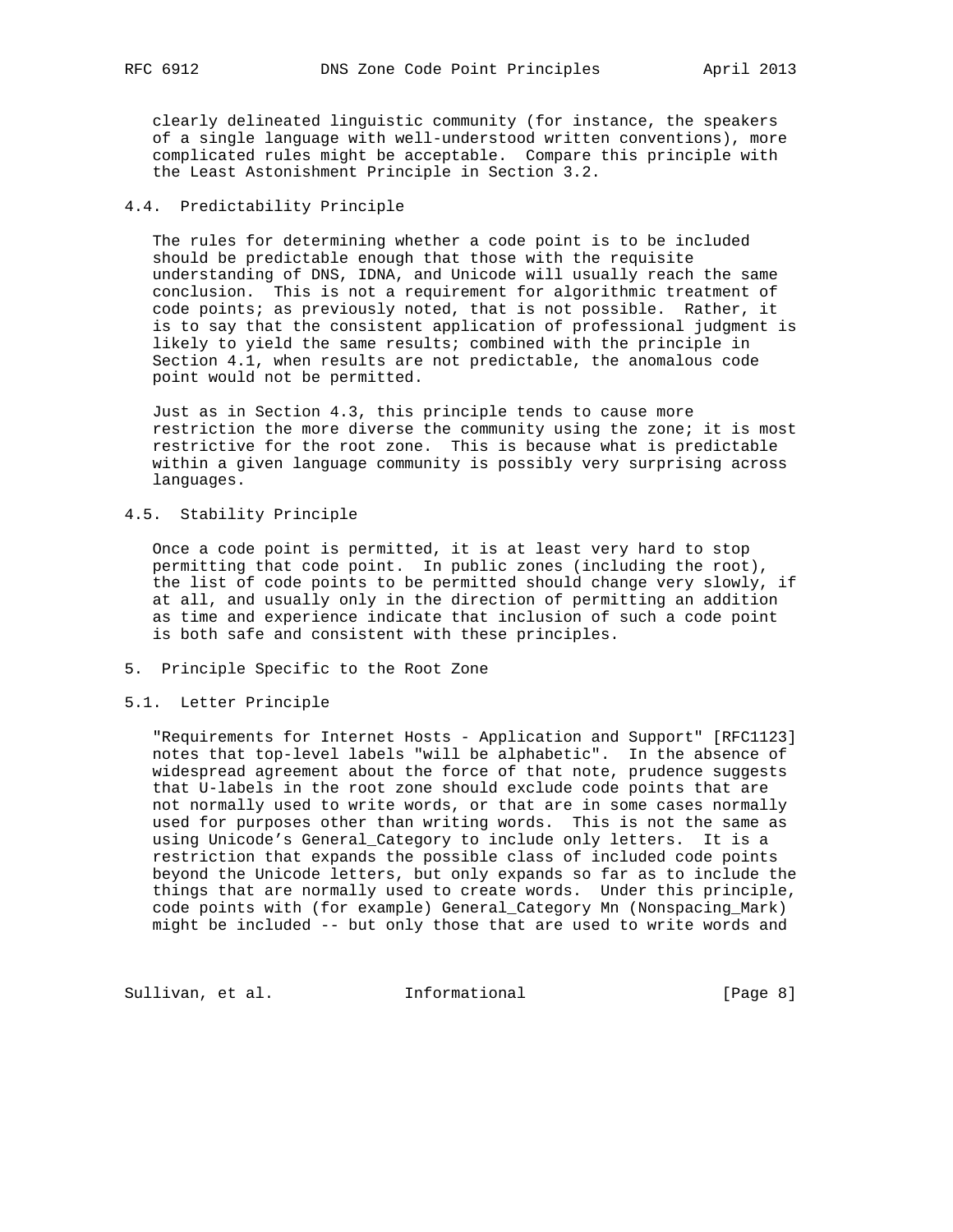not (for instance) musical symbols. In addition, such marks should only be used within a label in ways that they would be used when making a word: combinations that would be nonsense when used in a word should also be rejected when tried in DNS labels. This principle should be applied as narrowly as possible; as the next steps for IDN document [RFC4690] says, "While DNS labels may conveniently be used to express words in many circumstances, the goal is not to express words (or sentences or phrases), but to permit the creation of unambiguous labels with good mnemonic value".

6. Confusion and Context

While many discussions of confusion have focused on characters, e.g., whether two characters are confusable with each other (and under what circumstances), a focus on characters alone could lead to the prohibition of very large numbers of labels, including many that present little risk. Instead, the focus should be on whether one label is confusable with another. For example, if a label contains several characters that are distinct to a particular script, and all of its characters are from that script, it is inherently not confusable with a label from any other script no matter what other characters might appear in it. Another label that lacks those distinguishing characters might be a problem. The notion extends from labels to domain names, in the sense that distinguishing characters used in a higher-level label may set expectations with respect to the characters in the lower-level labels. This expectation might be regarded as a benefit, but it is also a problem, since there is no technical way to require consistent policies in delegated namespaces.

## 7. Conclusion

 The principles outlined in this document can be applied when considering any range of Unicode code points for possible inclusion in a DNS zone. It is worth observing that doing anything (especially in light of Section 4.5) implicitly disadvantages communities with a writing system not yet well understood and not represented in the technical and policy communities involved in the discussion. That disadvantage is to be guarded against as much as practical, but is effectively impossible to prevent (while still taking action) in light of imperfect human knowledge.

Sullivan, et al. 1nformational 1999 [Page 9]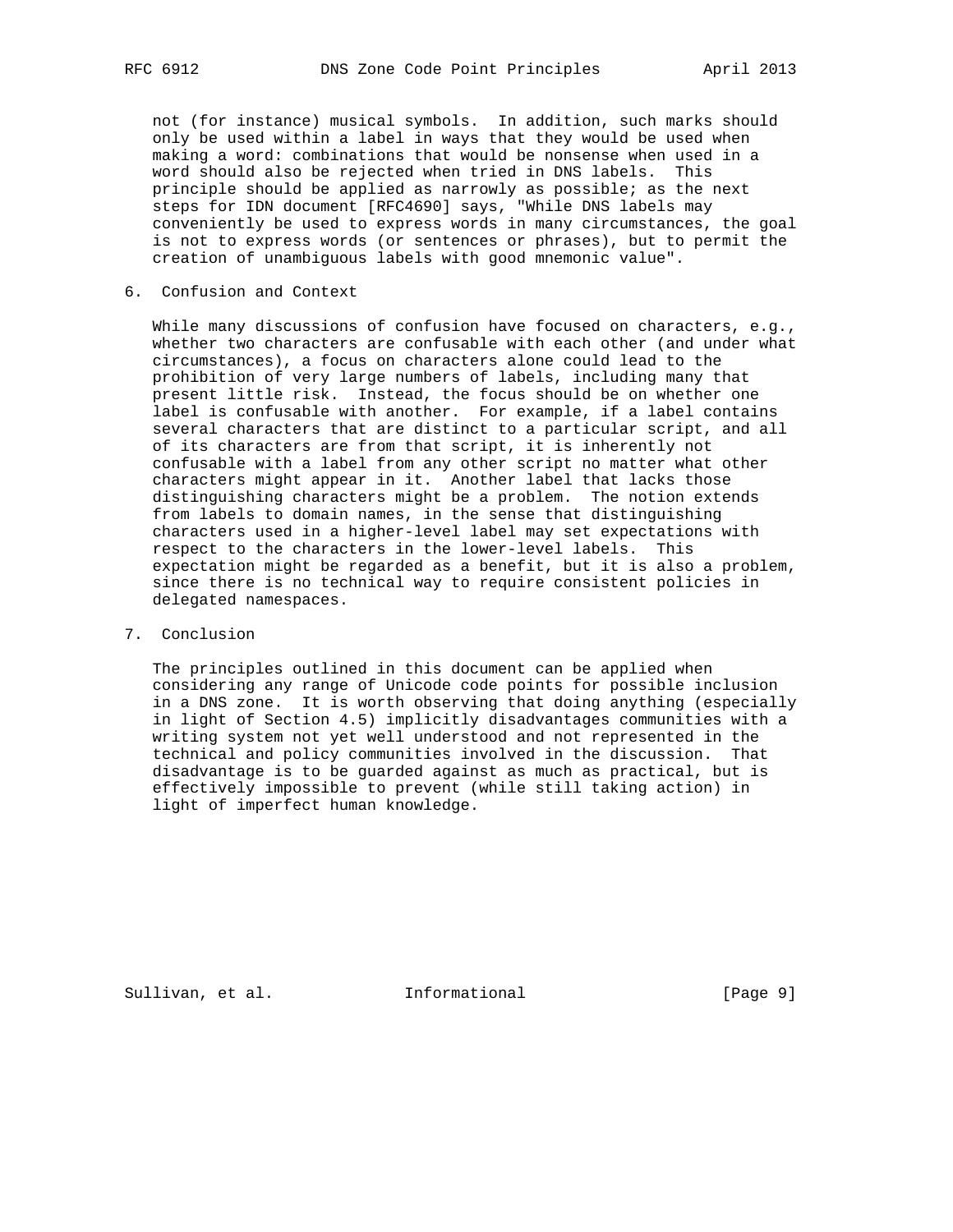## 8. Security Considerations

 The principles outlined in this memo are intended to improve usability and clarity and thereby reduce confusion among different labels. While these principles may contribute to reduction of risk, they are not sufficient to provide a comprehensive internationalization policy for zone management.

 Additional discussion of security considerations can be found in the Unicode Security Considerations [UTR36].

9. Acknowledgements

 The authors thank the participants in the IAB Internationalization program for the discussion of the ideas in this memo, particularly Marc Blanchet. In addition, Stephane Bortzmeyer, Paul Hoffman, Daniel Kalchev, Panagiotis Papaspiliopoulos, and Vaggelis Segredakis made specific comments.

10. IAB Members at the Time of Approval

 Bernard Aboba Jari Arkko Marc Blanchet Ross Callon Alissa Cooper Spencer Dawkins Joel Halpern Russ Housley David Kessens Danny McPherson Jon Peterson Dave Thaler Hannes Tschofenig

- 11. Informative References
	- [IABCOMM1] Internet Architecture Board, "IAB Statement: 'The interpretation of rules in the ICANN gTLD Applicant Guidebook'", February 2012, <http://www.iab.org/ documents/correspondence-reports-documents/201/>.
	- [IABCOMM2] Internet Architecture Board, "Response to ICANN questions concerning 'The interpretation of rules in the ICANN gTLD Applicant Guidebook'", March 2012, <http://www.iab.org/ documents/correspondence-reports-documents/201/>.

Sullivan, et al. 1nformational [Page 10]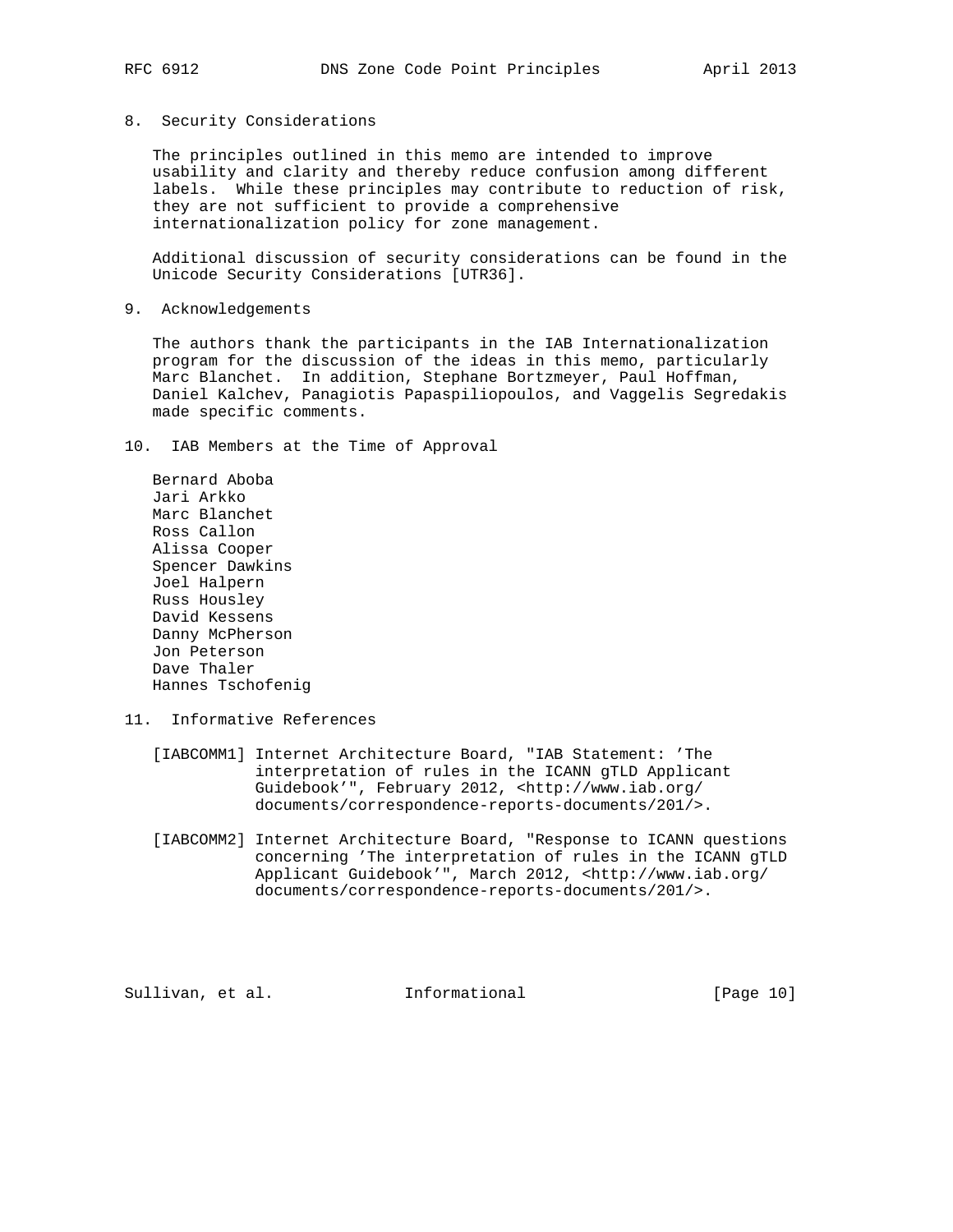- [RFC1123] Braden, R., "Requirements for Internet Hosts Application and Support", STD 3, RFC 1123, October 1989.
- [RFC2119] Bradner, S., "Key words for use in RFCs to Indicate Requirement Levels", BCP 14, RFC 2119, March 1997.
- [RFC4690] Klensin, J., Faltstrom, P., Karp, C., and IAB, "Review and Recommendations for Internationalized Domain Names (IDNs)", RFC 4690, September 2006.
- [RFC5890] Klensin, J., "Internationalized Domain Names for Applications (IDNA): Definitions and Document Framework", RFC 5890, August 2010.
- [RFC5891] Klensin, J., "Internationalized Domain Names in Applications (IDNA): Protocol", RFC 5891, August 2010.
- [RFC5892] Faltstrom, P., "The Unicode Code Points and Internationalized Domain Names for Applications (IDNA)", RFC 5892, August 2010.
- [RFC5893] Alvestrand, H. and C. Karp, "Right-to-Left Scripts for Internationalized Domain Names for Applications (IDNA)", RFC 5893, August 2010.
- [RFC5894] Klensin, J., "Internationalized Domain Names for Applications (IDNA): Background, Explanation, and Rationale", RFC 5894, August 2010.
- [RFC5895] Resnick, P. and P. Hoffman, "Mapping Characters for Internationalized Domain Names in Applications (IDNA) 2008", RFC 5895, September 2010.
- [RFC6365] Hoffman, P. and J. Klensin, "Terminology Used in Internationalization in the IETF", BCP 166, RFC 6365, September 2011.
- [UTR36] Davis, M. and M. Suignard, "Unicode Security Considerations", Unicode Technical Report #36, July 2012.
- [WCAG20] W3C, "Web Content Accessibility Guidelines (WCAG) 2.0", W3C Recommendation, December 2008, <http://www.w3.org/TR/2008/REC-WCAG20-20081211/>.

Sullivan, et al. 1nformational [Page 11]